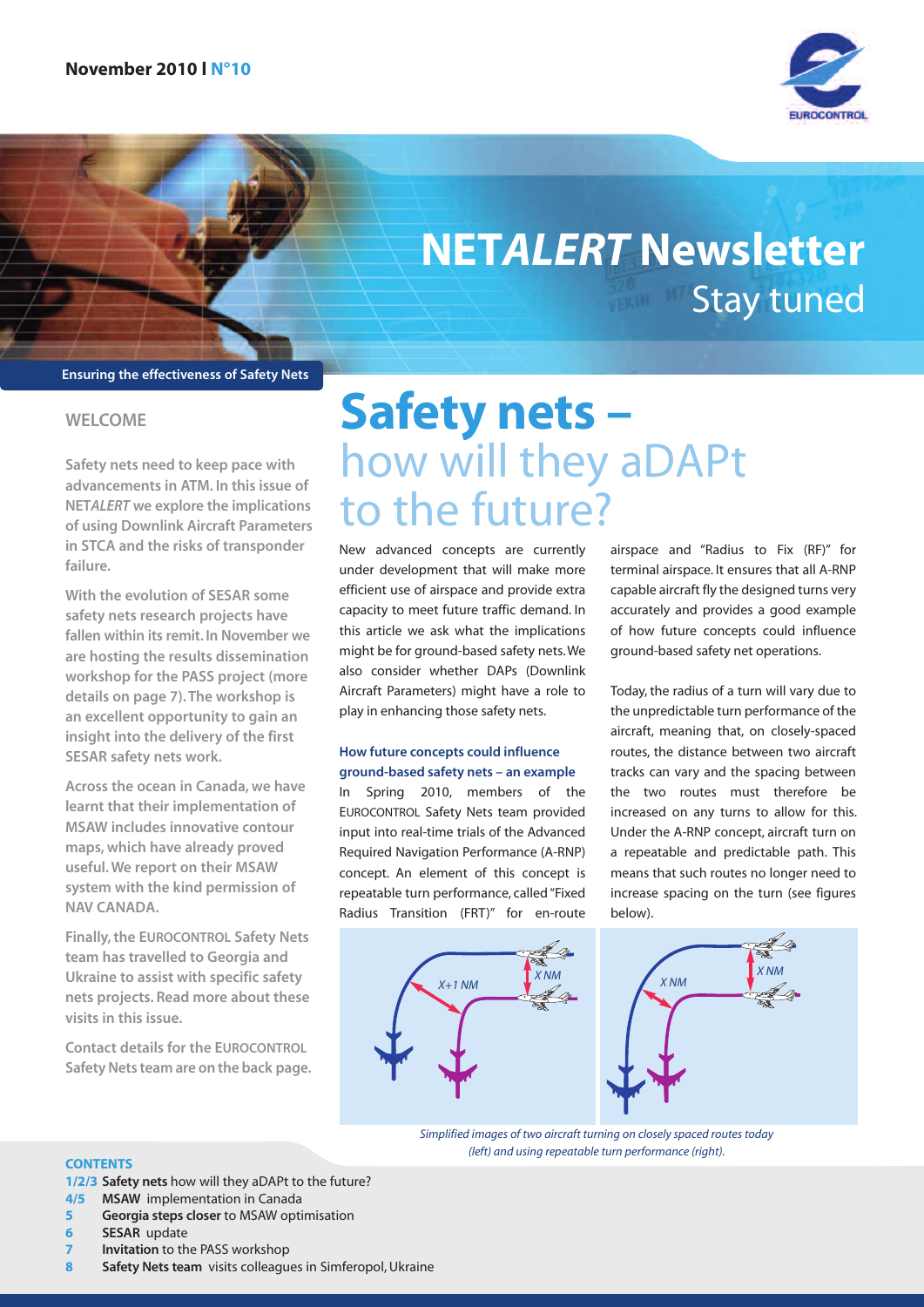### **Safety nets –** how will they aDAPt to the future?

This example raises an interesting challenge for STCA. In order to be useful, the number of nuisance alerts produced by a safety net needs to be kept to a minimum. In allowing aircraft to safely operate closer together it's possible that today's STCA parameters could result in nuisance alerts being triggered. Although it may be possible to reduce these nuisance alerts by lowering the look-ahead parameters, this would reduce the safety buffer and thus the available reaction time for controllers.

If tuning look-ahead parameters alone is not enough, other solutions will therefore need to be explored.One solution could be to use enhanced safety nets which for example allow unique parameters to be applied in specific, and potentially small, areas of airspace such as where closely spaced turns occur. Another solution currently under consideration is for safety nets to make use of data available about the aircraft and, in particular, its intentions using Downlink Aircraft Parameters(DAPs).

#### **Why use DAPs in safety nets?**

DAPs provide information about an aircraft to the ground, via the aircraft transponder, for use by the ATM system. Of course, some DAPs are already well established – for example, identification and pressure altitude are available through conventional SSR coverage and used by ground-based safety nets. However, Mode S enhanced surveillance allows several more DAPs such as selected altitude, track angle rate, ground speed and true track angle.

These DAPs have the potential to enhance short term prediction by providing more accurate and timely information about how an aircraft is manoeuvring and also about its intent. Some of the DAPs are expected to improve the radar tracking and consequently the performance of ground-based safety nets. The Selected Flight Level DAP could be used to help in the prevention of level bust incidents as it would allow for an alert if there has been any misinterpretation of the Cleared Flight Level. Selected Flight Level can also be used in some cases where the Cleared Flight Level is not available. Using Selected Flight Level in this way could potentially



#### **Aircraft operating on parallel routes separated by 6NM during the A-RNP real-time trials**

Today, parallel routes are typically separated by 12NM to account for navigation inaccuracies and the unpredictable turn performance of aircraft. During the A-RNP real-time trials parallel routes were separated by 6NM. Applying the

STCA parameters typically set in today's systems to these routes would probably result in a high level of nuisance alerts. Conversely, reducing the STCA look-ahead parameters, would reduce controllers'safety buffer zone.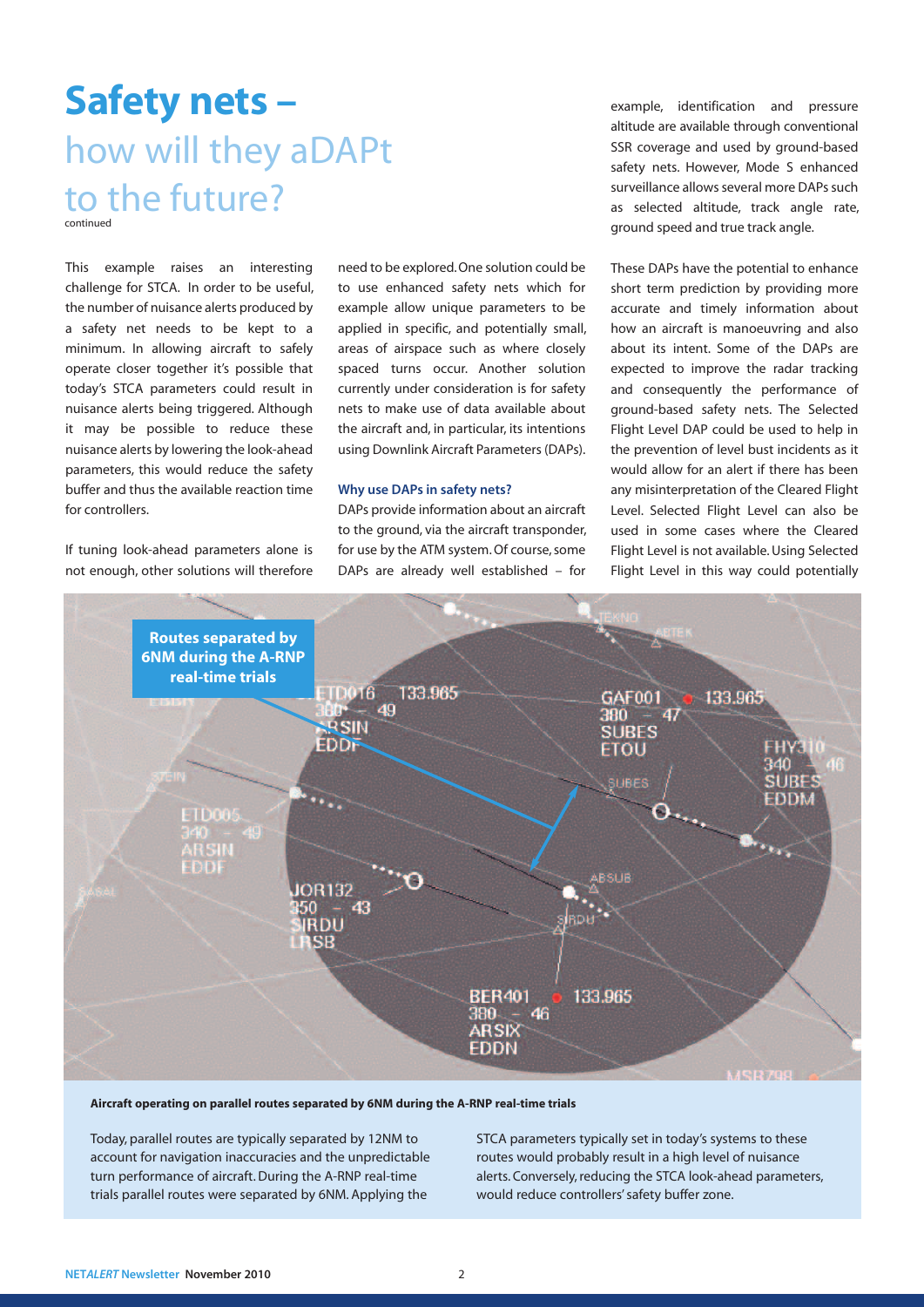reduce the number of STCA nuisance alerts.

Where ADS-B is used to downlink DAPs, this could enable the use of safety nets in areas without radar coverage.

#### **The challenges of using DAPs**

Aside from quality and reliability, there are some interesting practical challenges to using DAPs in ground-based safety nets. For example, even when the flight crew is complying with ATC clearance, there may still be occasions where the Selected Flight Level differs from the intended path to be flown. Good examples of this include when the aircraft is being flown manually and during final approach when pilots routinely set the Selected Flight Level to

the Missed Approach Altitude in the event that a go-around takes place.

Of course, with so much dependence on the aircraft's transponder to downlink the DAPs, the consequences of transponder failure also need to be addressed (see separate box).

#### **SESAR and DAPs**

Current work on the use of DAPs by ground-based safety nets is being driven by SESAR's "Evolution of Ground-Based Safety Nets" project, which aims to identify candidate downlink parameters to enhance ground-based safety nets in both the TMA and en-route environments. Its first task was to collate the data currently used within ground-based safety nets, and identify any existing ANSP plans for incorporating further DAPs. This task was supported through a survey of SPIN members which revealed that a few ANSPs were investigating the usage of DAPs with one ANSP already using the Selected Flight Level in its STCA.

SPIN chairman Stanisław Drozdowski concludes: "Safety nets continually need to  $adapt to new concepts - just as they did when$ RVSM was implemented. DAPs are an important part of the future enhancement of safety nets. There are challenges to be overcome, but using accurate information on an aircraft's intention should allow safety levels to be maintained despite increases in traffic levels."

#### **What happens when a transponder fails?**

If safety nets become reliant on data provided by the aircraft transponder, then they are also reliant on the functioning of the transponder itself. Even today, pressure altitude information provided through the aircraft transponder is crucial for the operation of both ground-based and airborne safety nets as well as for automated support systems during normal operations.

Although occurrences of complete transponder failure are rare, they do happen. In 2006, a Legacy business jet was cruising towards a B737 at the same flight level over Brazil. The transponder on the Legacy was in "stand-by" mode, meaning that ATC could not see its flight level and that its TCAS was not operating. As a result of the Legacy transponder being in stand-by mode, the B737's TCAS could not detect the Legacy and, tragically, the aircraft collided head-on at FL370.

If there is a complete transponder failure then, although secondary radar will no longer detect the aircraft, the track will still be displayed in that sector if a primary radar is in operation. However, common practice is for primary radar coverage to be limited mostly to approach volumes and within 60NM of airports. Some systems also allow the actual flight level of the aircraft to be manually entered but this is not regarded as being feasible outside of low traffic environments, and could be dangerous if changes in flight level are not entered.

This said, for the majority of airspace, surveillance is dependent on aircraft tracks from secondary surveillance radars or multilateration, and in such an environment, it is essential that aircraft transponders are working properly. Also, with the growing use of ADS-B, there is a need for the crew to be warned of any failure of this equipment onboard the aircraft.

As Carlos Santos, a controller from NAV Portugal explains, there are other potential solutions:

"To provide the controller with an estimate of an aircraft's position in the event of complete transponder failure, the automatic generation of flight plan tracks\* should be considered either when an existing surveillance track disappears or when a surveillance track is not created at a position for which an estimate exists."

Procedures to deal with a failed transponder are only of use if it is known that the transponder has failed, so early detection is key both on the ground and in the air as Carlos Santos concludes:

"Detection of transponder failure is widely considered to be the sole responsibility of ATC. However, considering the hazardous consequences of loss of transponder for normal operations as well as for the operation of ground-based and airborne safety nets, detection of transponder failure should be the shared responsibility of pilots and controllers, possibly supported by appropriate alerts in the cockpit and at the controller working position."

\* Also called pseudo tracks – tracks built with the information from the flight plan supplemented with the last known surveillance position if it exists.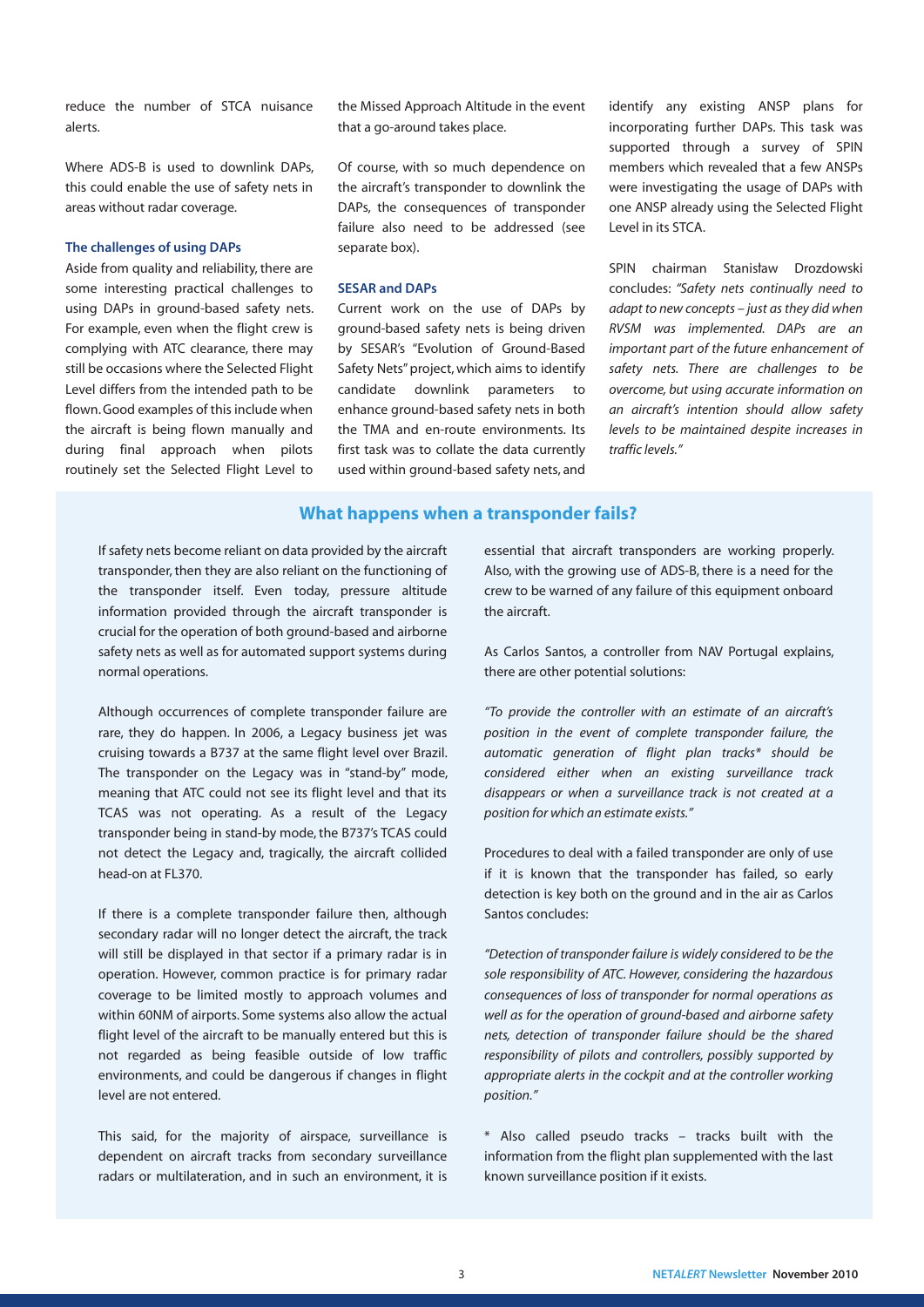### **MSAW** implementation in Canada





The focus of NETALERT tends to be European. However, we sometimes come across examples of practice elsewhere in the world that readers may find interesting. In this issue we share news of how the Canadian Air Navigation Service Provider NAV CANADA has implemented Minimum Safe Altitude Warning (MSAW), with some novel features not seen in Europe.

In June 2008, NAV CANADA started the test phase of an MSAW system at the Vancouver Area Control Centre. During this initial test phase,the MSAW functionality covered a 50NM radius centred on the Prince George Airport. The Vancouver ACC was chosen as the site for this initial phase because the topography of the surrounding terrain is mountainous, but also benefits from detailed terrain data which can input into the MSAW system.

Colour coded terrain contours used by the NAV CANADA MSAW. (Source: NAV CANADA Direct Route publication)

In the NAV CANADA system, the MSAW alert consists of an audible alarm accompanied by a visual display of the following information:

- the height of the terrain volume that the aircraft is first predicted to enter;
- the immediate safe altitude (the cap of the highest terrain volume within a 2-minute look-ahead of the aircraft and 45° each side of the aircraft's track);
- **■** the time-to-fly to the first terrain volume; and
- a dynamically updated display of local terrain contours, colour-coded relative to the aircraft's altitude.

#### **"Background contours"**

Although the primary role of NAV CANADA's MSAW system is to provide controllers with a visual and aural alert when an aircraft's projected flight path places it in predicted or immediate conflict with surrounding terrain, an interesting ancillary function of the system is its"background contours"feature (see images). This is a detailed colour-coded display of the terrain, which enhances the controller's situational awareness. The controller can initiate the display of terrain contours surrounding any point on the display, or these can be dynamically associated with a manoeuvring aircraft.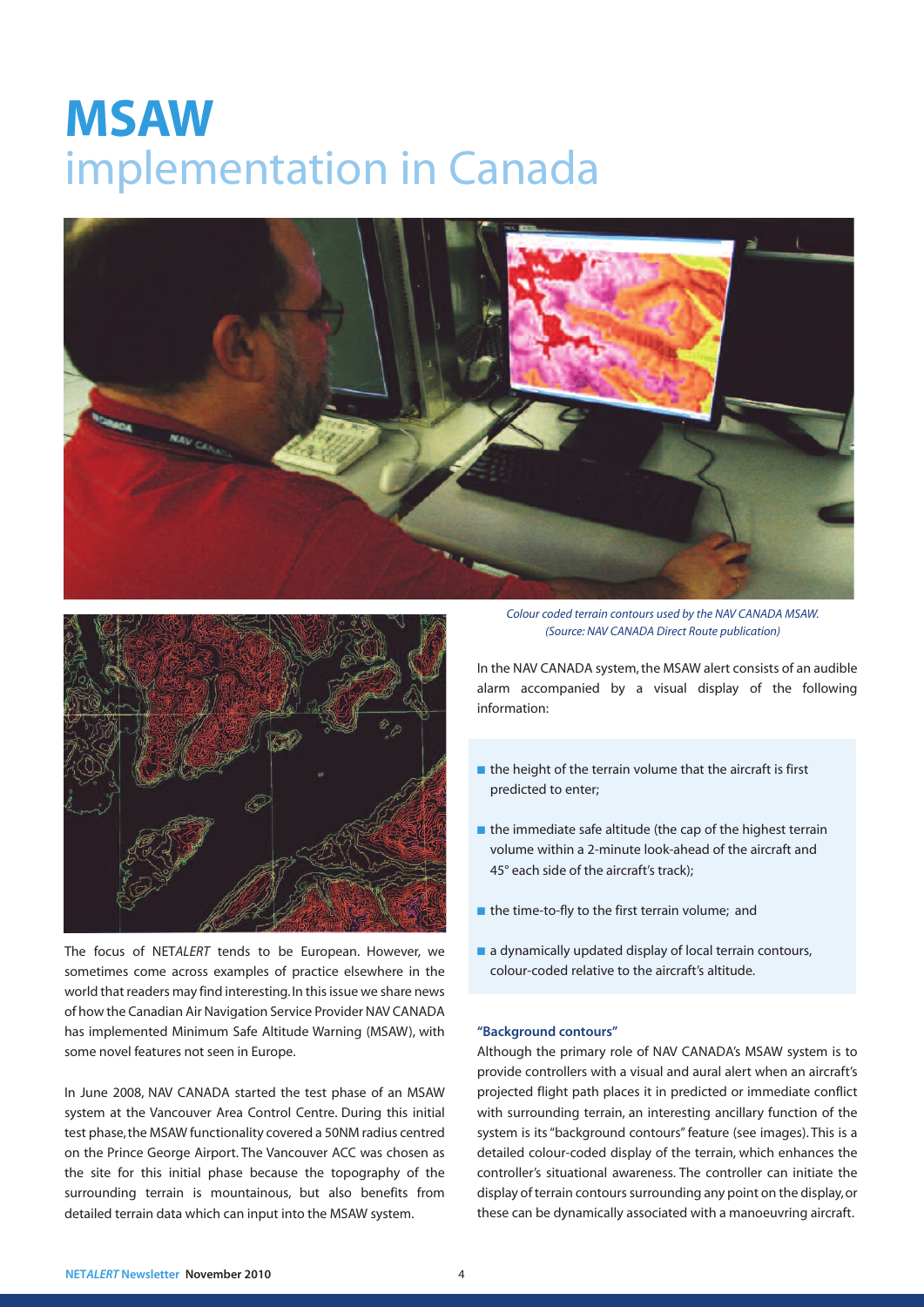On the very day that MSAW went live at the Vancouver ACC, the MSAW "background contours" feature was used to help a Cessna Caravan that was in an emergency icing situation. The controller was able to relay terrain clearance information to the aircraft via another aircraft over-flying the area, and the Cessna was then able to descend below icing levels and land safely.

#### **Agreed operating procedures**

The implementation of the system has also included agreement on procedures to be used with various operators. Collaboration between NAV CANADA and the operators led to the development of compatible controller and pilot procedures (see green panel).

#### **Implementation**

To date, the full MSAW capability has been implemented in the Vancouver FIR Airports specialty and the background terrain contours are in use in the remainder of the Vancouver FIR specialties and in the Moncton FIR. The adaptations for the remaining ACCs have been drafted and it is planned to fully implement MSAW in all NAV CANADA Area Control Centres.

#### **Compatible controller and pilot procedures**

If a controller receives a MSAW notification, specific phraseology, depending on the nature of the situation, will be used to inform the pilot.The controller will provide the following information:

- **■** terrain warning;
- altimeter (value); and
- immediate safe altitude (value).

After pilot acknowledgement, the controller will provide the aircraft with additional terrain related information,as appropriate:

- **■** (higher/lower) terrain ahead,to your (left/right);
- minimum IFR altitude (value).

Although the prime responsibility for initiating terrain avoidance rests with the pilot, the controller may initiate terrain avoidance intervention if, in his/her judgment, it becomes apparent that the aircraft is in danger of colliding with the terrain. The instruction would be:

- **■** turn (left/right) (number of) degrees immediately to avoid terrain; or
- $\blacksquare$  climb (altitude) immediately to avoid terrain.

This article contains extracts from the Fall 2009 and October 2006 editions of NAV CANADA's Direct Route newsletter. The original articles may be accessed at the NAV CANADA website: www.navcanada.ca.

### **Georgia steps closer** to MSAW optimisation

A safety nets case study for Georgian ANSP SAKAERONAVIGATSIA concluded with recommendations on adaptations for STCA, APW and MSAW parameter settings. The study also recommended the design of a new MSAW surface for Georgia. An early step was to organise a Functional Hazard Assessment (FHA) workshop to identify potential hazards introduced by the recommended changes.This workshop took place in Tbilisi on 28th and 29th September 2010. FHA workshop participant illustrates a point to fellow attendees



**WHAT** is a Functional Hazard Assessment (FHA)? It is a method for the identification of potential hazards and risk

prevention measures.

#### **WHY** conduct a FHA?

To assessif a desired modification to a part of the ATM system (in this case, safety nets) creates the condition for new hazards and/or does not enhance safety in the way that was expected.

#### **HOW** is a FHA done?

By putting together the knowledge of experts with different backgrounds (operational, technical, safety); taking real operational scenarios and openly discussing possible hazardous situations related to the part of the system under assessment.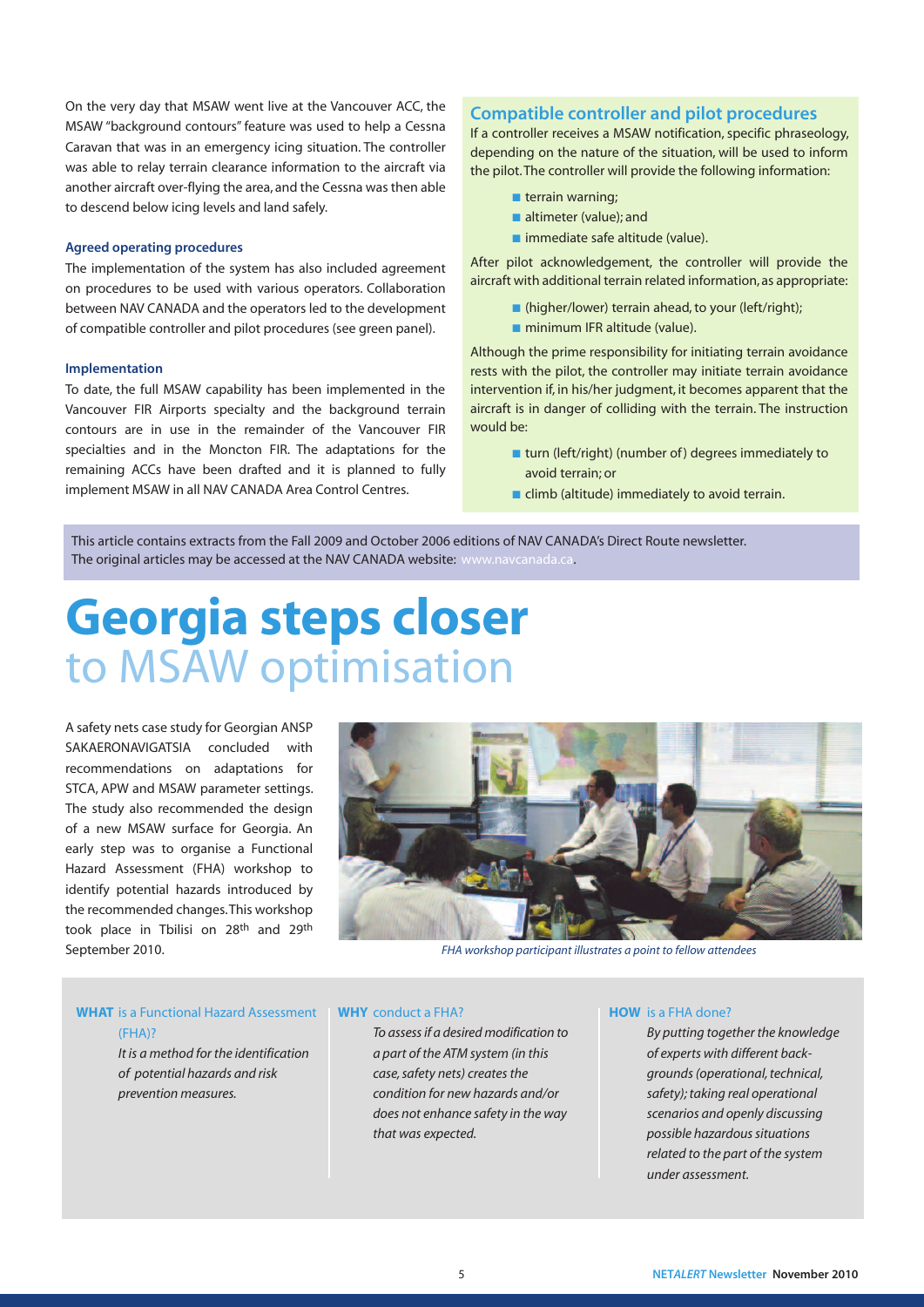### **SESAR** update

**In our last issue of NETALERT, we gave an overview of the SESAR safety nets related projects.To follow on from this, we will present an update on their progress in each issue.**



| <b>Evolution of Ground-</b><br><b>Based Safety Nets</b><br>(P 4.8.1)               | Work has commenced in work area 1: enhanced ground-based safety nets using existing down-link<br>aircraft parameters (DAPs) in TMA and en-route environments. An initial development plan was<br>established using inputs from a dedicated survey of the SPIN community. The development of a<br>validation plan for the so-called V2 validation was produced. This deliverable is associated with another<br>task that will evaluate the feasibility and options for using existing DAPs in each of the four ground-<br>based safety nets STCA, MSAW, APW or APM.<br>In work area 4, roadmap and guidelines for ground-based safety nets evolution, the PASS project<br>continued its final phase. See previous editions of NETALERT for more on PASS. The results will be<br>disseminated in the workshop being held on the 23rd November 2010.<br>Partners: DSNA (leader), NATS, ENAV, SELEX, EUROCONTROL |
|------------------------------------------------------------------------------------|--------------------------------------------------------------------------------------------------------------------------------------------------------------------------------------------------------------------------------------------------------------------------------------------------------------------------------------------------------------------------------------------------------------------------------------------------------------------------------------------------------------------------------------------------------------------------------------------------------------------------------------------------------------------------------------------------------------------------------------------------------------------------------------------------------------------------------------------------------------------------------------------------------------|
| <b>Evolution of Airborne</b><br>Safety Nets (P 4.8.2)                              | This project saw the completion of validation plans for two work areas:<br>new possible altitude capture laws, to reduce the frequency of the notorious "high vertical speed<br>before level off" ACAS RAs (Resolution Advisories);<br>automatic responses to ACAS RAs by coupling ACAS to the autopilot/flight director.<br>Validation trials will now focus on the safety and performance benefits associated with the potential<br>implementation of altitude capture laws and automatic responses to ACAS RAs. This validation will<br>account for various traffic scenarios including aircraft type, response time, encounter geometry and<br>altitude, vertical speed and acceleration.<br>Partners: DSNA (leader), NATS, EUROCONTROL                                                                                                                                                                  |
| Ground-Airborne<br>Safety Net<br>Compatibility (P 4.8.3)                           | The first work area addresses ACAS RA Downlink, specifically evaluating the possible integration of<br>ACAS RA Downlink in procedures and the real-time controller working environment. The first tasks to<br>be completed are as follows:<br>provide performance specifications for an ACAS monitoring system that will collect ACAS RAs<br>downlinked from the aircraft (a prerequisite for commencing the work in project 15.4.3);<br>■ develop the preliminary operational concept for ATC operations including the display of ACAS<br>RA Downlink information to the controller.<br>The latter task was undertaken in close cooperation with a dedicated SPIN drafting group that also<br>addresses the recommendations from the Berlin 2009 workshop on this topic.<br>Partners: DSNA (leader), DFS, AENA, INDRA, AIRBUS, EUROCONTROL                                                                  |
| <b>ACAS Monitoring</b><br>(P 15.4.3)                                               | Using the inputs from project 4.8.3, this project started the specification work for the ACAS Monitoring<br>system (read more about ACAS Monitoring in the February 2009 edition of NETALERT). The project will<br>produce an ACAS Monitoring system (comprising two ACAS Monitoring Ground Station Sensors and<br>one ACAS server). The site surveys for sensor siting and installation of an ACAS Monitoring<br>Background system in Germany are also underway.<br>Partners: THALES (leader), INDRA, EUROCONTROL, DFS                                                                                                                                                                                                                                                                                                                                                                                      |
| <b>Safety Nets</b><br><b>Adaptation to New</b><br>Modes of Operation<br>(P 10.4.3) | This technical project will begin by developing a prototype aimed at enhancing STCA specifically for<br>TMA operations. The operational requirements will be extrapolated from the EUROCONTROL<br>Specification and Guidance material for STCA, while safety and performance requirements will be<br>derived from the results of the PASS project.<br>Partners: THALES (leader), DSNA, ENAV, EUROCONTROL, INDRA, NATMIG, SELEX                                                                                                                                                                                                                                                                                                                                                                                                                                                                               |

#### **E-OCVM**

The validation of a new concept must be systematic and thorough, to ensure that it meets stakeholder expectations. The E-OCVM is a framework to provide structure and transparency in the validation of ATM operational concepts as they progress from early phases of development towards implementation. Its aim is to achieve consistency in the collaboration of

independent R&D organisations, aiming at a coherent approach and comparability of results across validation activities and projects,while leaving freedom to define the most practical planning and execution of individual activities. It provides validation practitioners, as well as experienced programme and project managers, with both a common understanding of what is required to perform validation and the framework necessary to collaborate effectively. The E-OCVM has been adopted by SESAR and integrated into the SESAR Development Framework.

For more information on E-OCVM, see the EUROCONTROL website: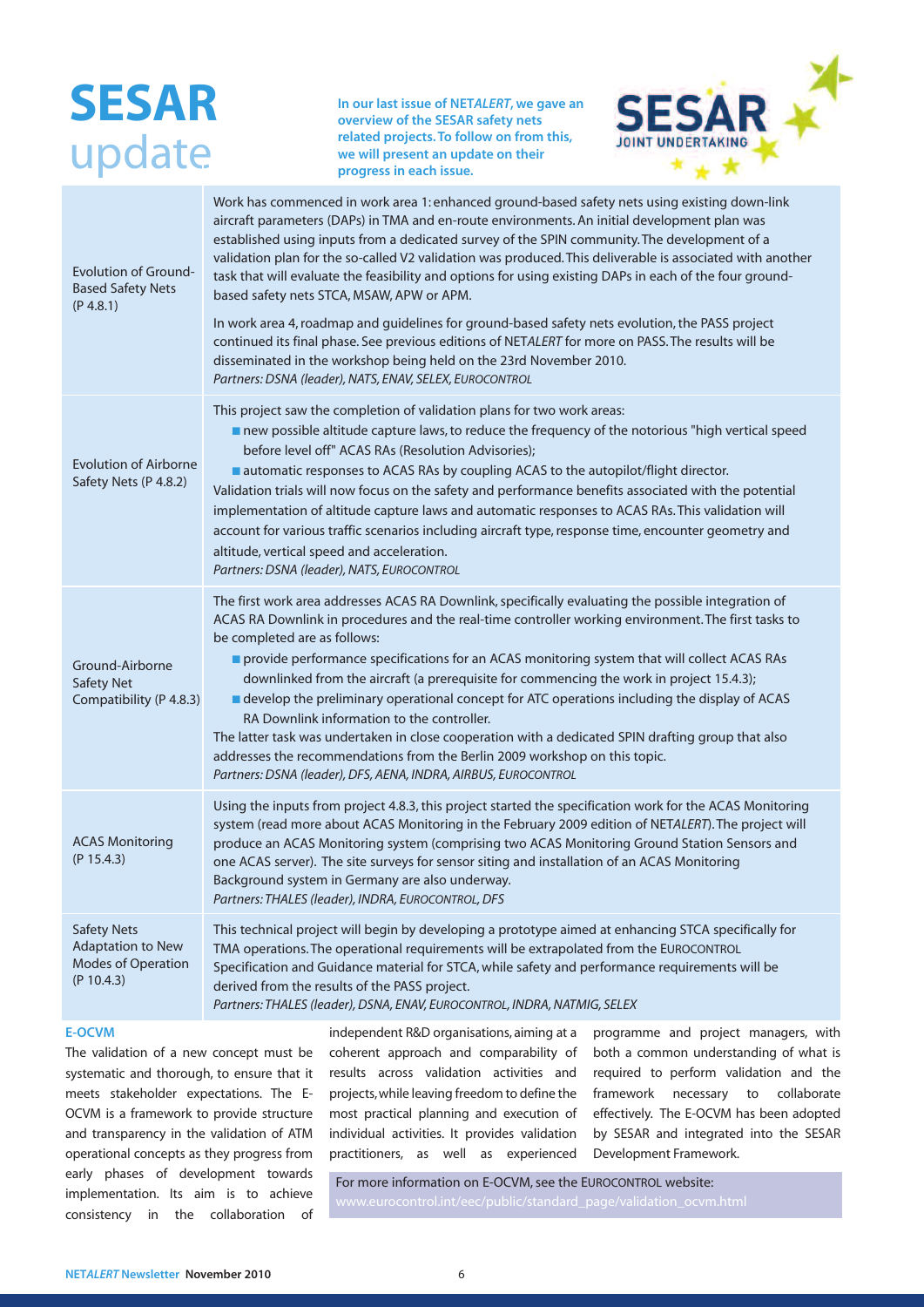# **Invitation**

### PASS (Performance and safety Aspects of STCA, full Study

**Dissemination Workshop** 23 November 2010, EUROCONTROL Brussels

PASS (Performance and safety Aspects of STCA full Study) was launched in 2007. Since then PASS has developed performance and safety requirements for STCA and has delivered the foundations for a safe and efficient joint concept of operations for ACAS and STCA.The project has three phases,(see panel below).

With the evolution of SESAR both Phases 2 and 3 became SESAR projects (within WP 4.8), so this workshop is an excellent opportunity to gain an insight into the delivery of the first SESAR safety nets work.

#### **Who should attend?**

- ANSPs representatives involved in operation and parameterisation of ground-based safety nets;
- State Authorities involved in standardisation, certification and approval of ground-based safety nets;
- **■** SESAR consortium members, representing related SESAR projects;
- SPIN Sub-Group (Safety Nets Improvement Network) members;
- **■** Industry: ATC automation systems manufacturers involved in the development of ground-based safety nets.
- **Phase 1** was a large scale monitoring study to understand the current operational situation in Europe and defined a typical series of events in STCA and ACAS occurrences.
- **Phases 2/3** developed performance and safety requirements for STCA.
- **Phase 3** has provided the core elements for a consistent overall concept for STCA and ACAS operations.

The PASS consortium members (Egis Avia, QinetiQ, DeepBlue and DSNA) will present the results of the study during a dissemination workshop taking place on 23rd November 2010 (from 9:30 until 16:30) at EUROCONTROL HO in Brussels (POLLUX meeting room).

The workshop will be divided into two sessions (morning and afternoon). During

the morning session the project and its methodology will be introduced. The afternoon session will be dedicated to the dissemination of the actual results.

Attendees are welcome to participate in both morning and afternoon sessions, or in the afternoon session only, according to their interest.



PASS incorporates and builds on the work of preceding studies

#### **Acronym buster**

- ACAS: Airborne Collision Avoidance System
- FARADS: Feasibility of ACAS RA Downlink Study
- I-AM-SAFE: IAPA ASARP Methodology for Safety net Assessment – Feasibility Evaluation
	- PASS: Performance and safety Aspects of STCA, full Study
	- STCA: Short Term Conflict Alert

To find out more about the PASS project or review reports delivered to date please visit the website:

To see the workshop agenda or to register please visit: www.eurocontrol.int/corporate/public/event/101123\_PASS\_ws.html

For more information about the project or the workshop please contact PASS Project Manager Stanislaw Drozdowski -